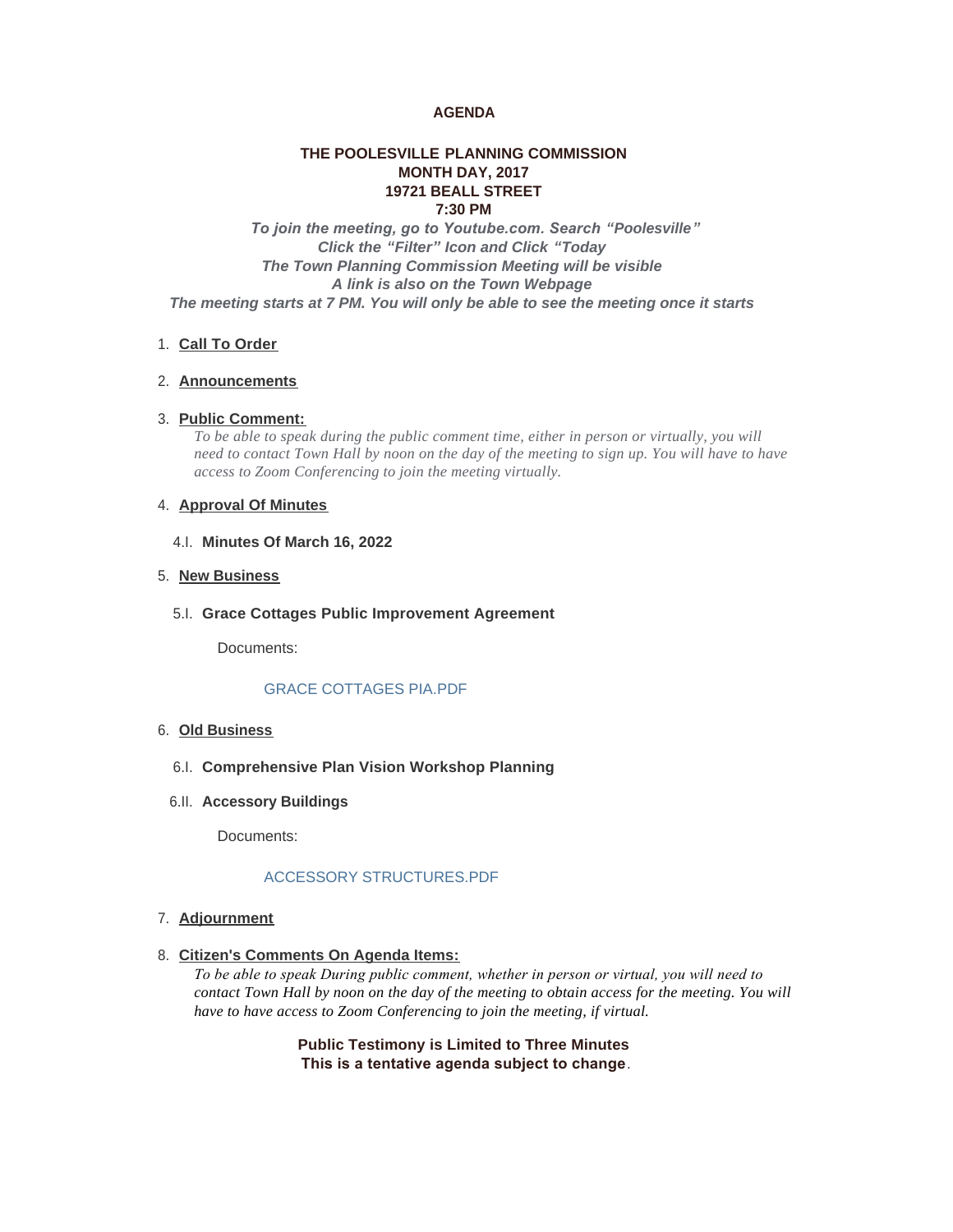# POOLESVILLE PUBLIC IMPROVEMENTS AGREEMENT GRACE COTTAGES PARCEL 229 TAX MAP CT31

- 1. Krishnan Balasubramanian and Suleka Balasubramanian hereinafter referred to as the "Developer," requests the Commissioners of Poolesville, Maryland, hereinafter referred to as the "Town," to approve the construction of (the "Property") as shown on the Preliminary Plan for Parcel 229 conditionally approved by the Poolesville Planning Commission on August 11, 2021 and prepared by Geoff Ciniero PE, CMS Associates LLC and consisting of a total of three (3) single-family detached dwelling lots. The approved Preliminary Plan shall remain valid for 18 months.
- 2. The three (3) single-family detached dwelling lots are identified as follows on the Preliminary Plan:
	- A. Lot 1
	- B. Lot 2
	- C. Lot 3
- 3. Developer hereby agrees to install, complete and/or provide the following public improvements, and agrees to assure final completion of such improvements by obtaining such permits, posting of bonds or providing of such sureties as may be required by the applicable law, regulations and requirements of the public agencies concerned, all as prescribed by Section 34.D.4 Poolesville Code, "Subdivision Regulations."
- a. Storm drainage, storm water management, sediment and erosion control, water and sewer extensions, and appurtenances along the streets designated on the Preliminary Plan. All in accordance with erosion and sediment control plans, record plats, storm drain, and water and sewer plans prepared by CMS Associates, LLC and approved by the Town and the Town Engineer.
- b. Install permanent monuments and property line markers, as required by Section 20.F of the Subdivision Regulations.
- c. Enclose storm drainage system within storm drain easements. Enclose water and sanitary sewer facilities within all water and sanitary sewer easements or right-of-ways.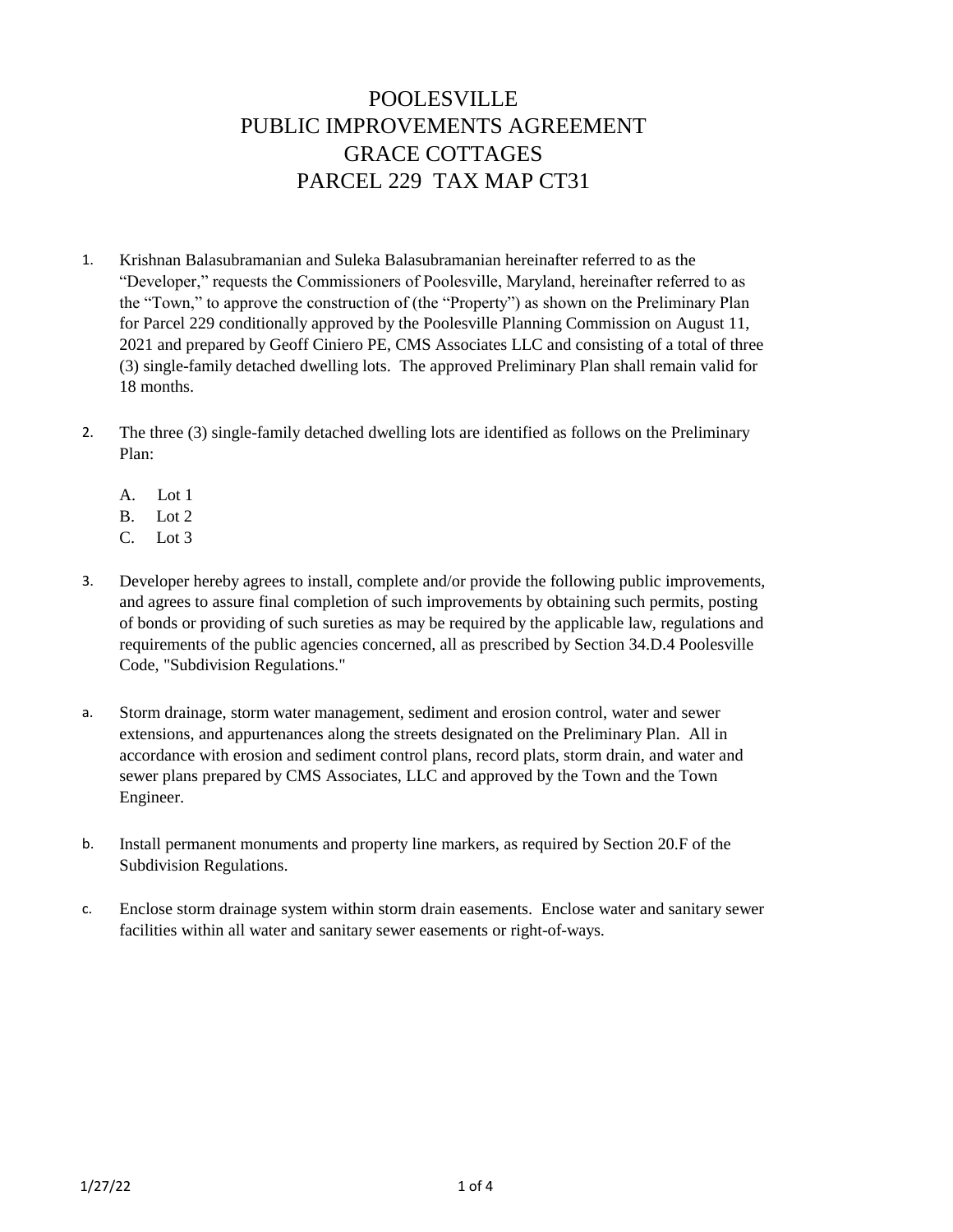- d. Erosion and sediment control and storm water management measures as required by Section 34.J of the Subdivision Regulations shall be provided at such locations deemed necessary by the Montgomery County Department of Permitting Services and the Town and will comply with their specifications. Erosion and sediment control measures for any area of the site are to be built prior to construction of houses and/or site grading for the same area and are to remain in operation (including maintenance) as long as deemed necessary by the Montgomery county Department of Permitting Services, in accordance with the plans prepared by CMS Associates LLC and approved by the Town and the Town Engineer and Montgomery County.
- e. Developer shall furnish and install all new utility lines (*i.e.* electric, gas, telephone, cable television), except for existing lines, underground within the property. All utility lines shall be located within dedicated Public Utility Easements unless otherwise authorized by the Town and the Town Engineer.
- f. Developer shall install sewer and water facilities as shown on the "Fisher Avenue Water and Sewer Extension Plan for Parcel 229, 174, and 120 approved 4/23/21".
- g. Developer shall plant trees in accordance with an approved Forest Conservation Plan (FCP). In addition, the Developer will record a Conservation Deed of Easement (Category II).
- 4. Developer shall dedicate 10 ft. wide Public Improvements Easement adjacent to Fisher Avenue for potential future sidewalk/trail construction by others.
- 5. Developer shall record a Reciprocal Driveway Easement and Maintenance Agreement for the shared portion of driveway serving Lots 1 & 3 as shown on the Record Plat.
- 6. Any dedication of land required by the approved Preliminary Plan will be reflected on the Record Plat for the Project.
- 7. Each permit for improvements required by this agreement will expire twelve (12) months from the date of approval of said permit, unless permit is extended by the Commissioners of Poolesville. Extensions will not be unreasonably withheld, conditioned or delayed.
- 8. Developer agrees to contract with a licensed engineer for the preparation of construction drawings for the public facilities and infrastructure described herein, including but not limited to: paving, storm drain, water, sanitary sewer and landscaping. Any water and sewer construction work must be performed in accordance with the Washington Suburban Sanitary Commission ("WSSC") standards for the installation of water and sewer utilities. All costs associated with the planning, design, construction, testing and placing in service of public facilities and infrastructure initially shall be the responsibility of Developer. The Town reserves the right to reasonably reject any public facility and infrastructure construction work that does not meet the requirements of the approved plans, construction drawings, and technical specifications, unless there is an agreement with the Town. Any work rejected by the Town shall be removed, replaced or repaired and retested so that the work complies with the approved plans, construction drawings and technical specifications.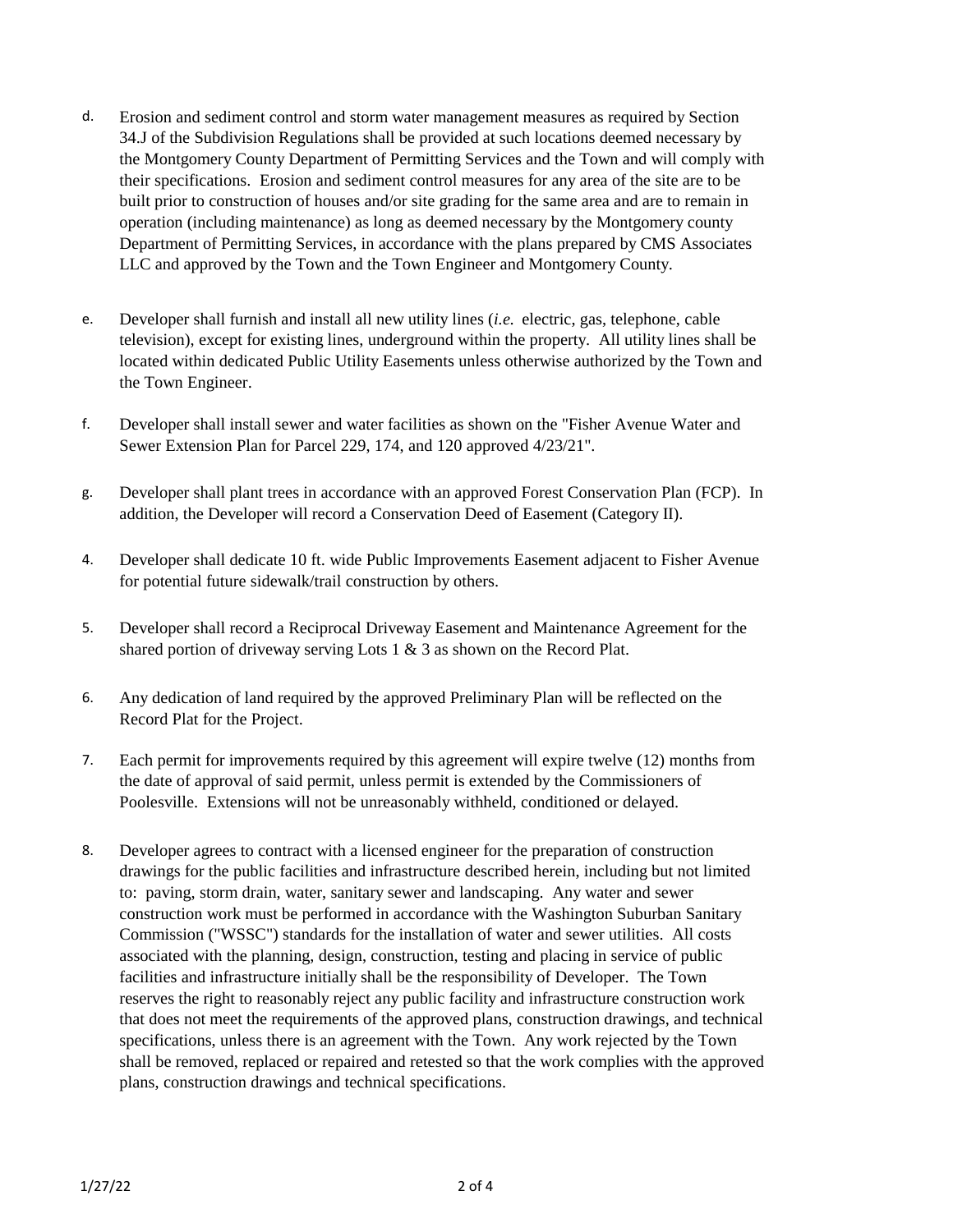- 9. Developer shall be responsible for the payment of all Town fees to the extent required by law (*e.g.* impact fees, connection fees, tap fees, zoning code compliance permit fees, construction permit fees, *etc.* ).
- 10. The Town shall inspect, as soon as practical, all improvements/infrastructure during construction and prior to acceptance.
- 11. The Developer shall be responsible for the maintenance and repair of all public improvements until such time as the improvements are accepted by the Town, such acceptance not to be unreasonably delayed or conditioned by the Town.
- 12. Developer shall pay fee in lieu of parkland dedication, which shall be the amount specified as a recreation fee for the subdivision in the Impact Fee Schedule. (Appendix A - Poolesville Subdivision Regulations, Sec. 29.A.5) The fee in lieu through June 30, 2022 is \$6,722.82 and shall be paid prior to Plat Recordation. The fee escalates if not paid prior to June 30, 2022.
- 13. Developer further understands and agrees that this agreement applies only to the property herein above named and described, and that this Agreement may be amended from time to time upon approval by the Town and the Developer.
- 14. Developer certifies that it has not previously been adjudicated bankrupt nor has it forfeited any bonds or violated any prior agreements with the Town for any purpose.
- 15. Upon acceptance of this Agreement by the Town, said agreement shall be legally binding upon the parties hereto, their successors, heirs and assigns and in the event of violation of any condition hereof, the Town, or other public agency concerned may pursue the remedies set forth in Section 34.D.4 of the Subdivision Regulations.
- 16. It is not the intention or purpose of the Agreement to create, and this Agreement shall not be construed as creating a joint venture, partnership, agency or other relationship whereby the Town shall be held liable for acts or omissions of the Developer. Developer agrees to indemnify and save the Town and the Town Engineer harmless from any loss, cost, damages and other expenses suffered or incurred by the Town or the Town Engineer solely by reason of Developer's negligence or failure to perform any of its obligations under this Agreement. Developer agrees to defend the Town and the Town Engineer in any action or suit brought against the Town arising solely out of Developer's negligence, errors, acts or omissions under this Agreement.
- 17. Developer, their successors, heirs, and assigns, shall provide the Town with a house location survey for each dwelling unit constructed on the lot and/or lots that they own.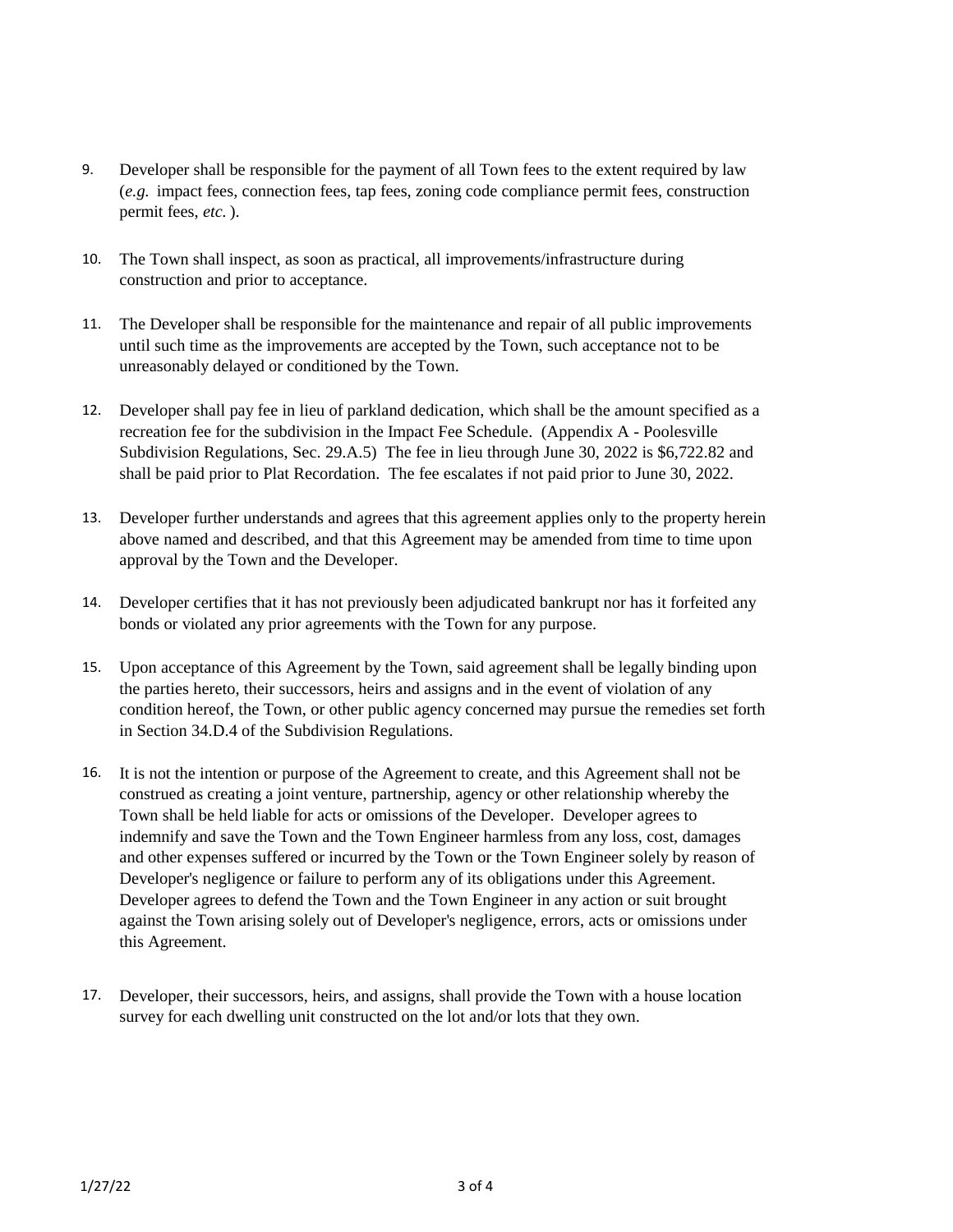18. The Town agrees that this Agreement may be assigned by Developer without the need for any further approval from the Town.

**IN WITNESS WHEREOF,** we affix our names on the date set forth above.

| <b>ATTEST</b> | <b>Commissioners of Poolesville</b><br>Date |                          | Date |
|---------------|---------------------------------------------|--------------------------|------|
|               |                                             | President                |      |
| <b>ATTEST</b> | Date                                        | Owner(s)                 | Date |
|               |                                             | Krishnan Balasubramanian |      |
|               |                                             | Suleka Balasubramanian   |      |